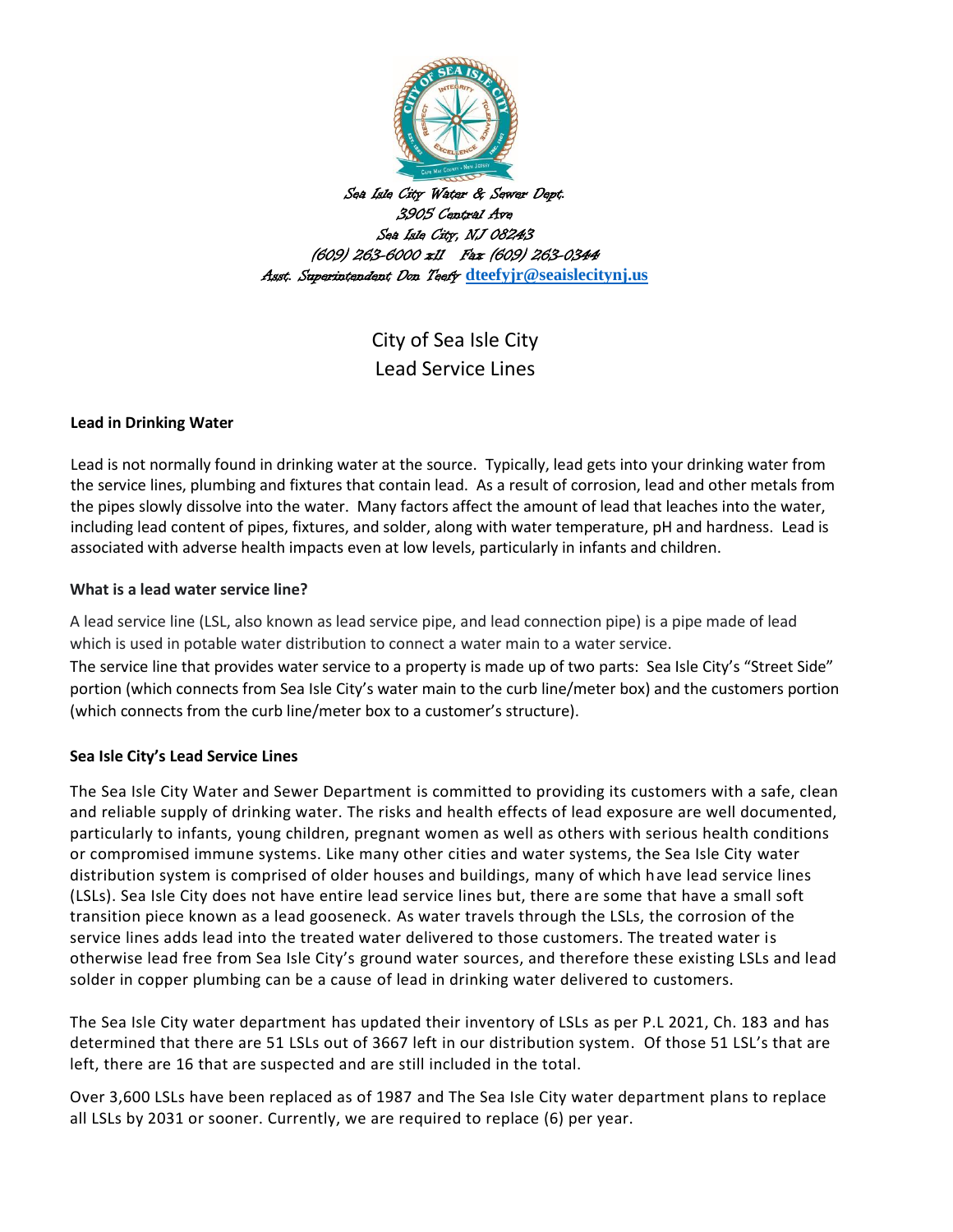

### **Sea Isle City's Lead Sampling**

The City of Sea Isle City has a Lead and Copper sampling plan. Due to our excellent testing results, we are on reduced monitoring. Testing is performed every 3 years from 10 sample sites from the list of addresses that were approved by the DEP. The last testing was done in July of 2020 and the next round is due in 2023. All 10 of the results from the 2020 sampling event were "ND" for Non Detect. We believe this to be possible because the drinking water is not corrosive. The federal action level is 15 parts per billion. Although we have not received a sample above this limit, we intend to replace all lead service lines.

#### **Sea Isle City's Lead Service Line Inventory**

| <b>PBCU</b><br><b>Sample Site</b><br>ID (e.g.<br><b>PBCU01)</b><br>(Optional) | <b>Street Address</b> | Zip<br>Code | <b>Town</b>         | <b>Service</b><br><b>Line</b><br><b>Category</b> | <b>Suspected to</b><br>be lead?<br>(Y/N)<br>(Complete if<br>answered UL<br>for column L) | <b>Public</b><br><b>Service</b><br><b>Line</b><br><b>Materials</b> | <b>Customer</b><br><b>Service</b><br><b>Line</b><br><b>Materials</b> | <b>Customer Service</b><br>Line - Other<br><b>Materials (Only</b><br>provide if Column P<br>is indicated as O) |
|-------------------------------------------------------------------------------|-----------------------|-------------|---------------------|--------------------------------------------------|------------------------------------------------------------------------------------------|--------------------------------------------------------------------|----------------------------------------------------------------------|----------------------------------------------------------------------------------------------------------------|
| <b>PBCU1</b>                                                                  | 804 Landis Ave        | 08243       | Sea Isle City       | <b>LC</b>                                        |                                                                                          | L                                                                  | C                                                                    |                                                                                                                |
| <b>PBCU2</b>                                                                  | 908 Landis Ave        | 08243       | Sea Isle City       | LC                                               |                                                                                          |                                                                    | P                                                                    |                                                                                                                |
| <b>PBCU3</b>                                                                  | 912 Landis Ave        | 08243       | Sea Isle City       | <b>LC</b>                                        |                                                                                          |                                                                    | Ċ                                                                    |                                                                                                                |
| <b>PBCU7</b>                                                                  | 1116 Landis Ave       | 08243       | Sea Isle City       | LC                                               |                                                                                          |                                                                    | C                                                                    |                                                                                                                |
| <b>PBCU8</b>                                                                  | 1200 Landis Ave       | 08243       | Sea Isle City       | <b>ILC</b>                                       |                                                                                          | L                                                                  | Ċ                                                                    |                                                                                                                |
| <b>PBCU9</b>                                                                  | 1204 Landis Ave       | 08243       | Sea Isle City       | LC                                               |                                                                                          |                                                                    | C                                                                    |                                                                                                                |
| PBCU10                                                                        | 1212 Landis Ave       | 08243       | Sea Isle City       | <b>LC</b>                                        |                                                                                          | L                                                                  | Ġ                                                                    |                                                                                                                |
| PBCU11                                                                        | 122-40th Street       | 08243       | Sea Isle City       | LC                                               |                                                                                          |                                                                    | C                                                                    |                                                                                                                |
| PBCU12                                                                        | 126-40th Street       | 08243       | Sea Isle City       | <b>LC</b>                                        |                                                                                          | L                                                                  | P                                                                    |                                                                                                                |
| PBCU13                                                                        | 138-40th Street       | 08243       | Sea Isle City       | LC                                               |                                                                                          | L                                                                  | $\Omega$                                                             | Poly                                                                                                           |
| PBCU14                                                                        | 137-40th Street       | 08243       | Sea Isle City       | <b>LC</b>                                        |                                                                                          |                                                                    | Ġ                                                                    |                                                                                                                |
| PBCU15                                                                        | 146-40th Street       | 08243       | Sea Isle City       | LC                                               |                                                                                          |                                                                    | G                                                                    |                                                                                                                |
| PBCU17                                                                        | 225-59th Street       | 08243       | Sea Isle City       | <b>LC</b>                                        |                                                                                          | L                                                                  | G                                                                    |                                                                                                                |
| PBCU18                                                                        | 49-81st Street        | 08243       | Sea Isle City       | LC                                               |                                                                                          | L                                                                  | C                                                                    |                                                                                                                |
| <b>PBCU19</b>                                                                 | 8205 East Landis Ave  | 08243       | Sea Isle City       | <b>LC</b>                                        |                                                                                          | L                                                                  | G                                                                    |                                                                                                                |
| PBCU <sub>20</sub>                                                            | 17-86th Street        | 08243       | Sea Isle City       | LC                                               |                                                                                          | L                                                                  | C                                                                    |                                                                                                                |
| PBCU24                                                                        | 8601 Pleasure Avenue  | 08243       | Sea Isle City       | <b>LC</b>                                        |                                                                                          |                                                                    | C                                                                    |                                                                                                                |
| PBCU25                                                                        | 8612 Pleasure Avenue  | 08243       | Sea Isle City       | LC                                               |                                                                                          |                                                                    | C                                                                    |                                                                                                                |
| PBCU26                                                                        | 8706 Pleasure Avenue  |             | 08243 Sea Isle City | <b>ILC</b>                                       |                                                                                          | L                                                                  | Ċ                                                                    |                                                                                                                |

As per P.L 2021, Ch. 183, the following is the 51 on the Lead Service Line Inventory.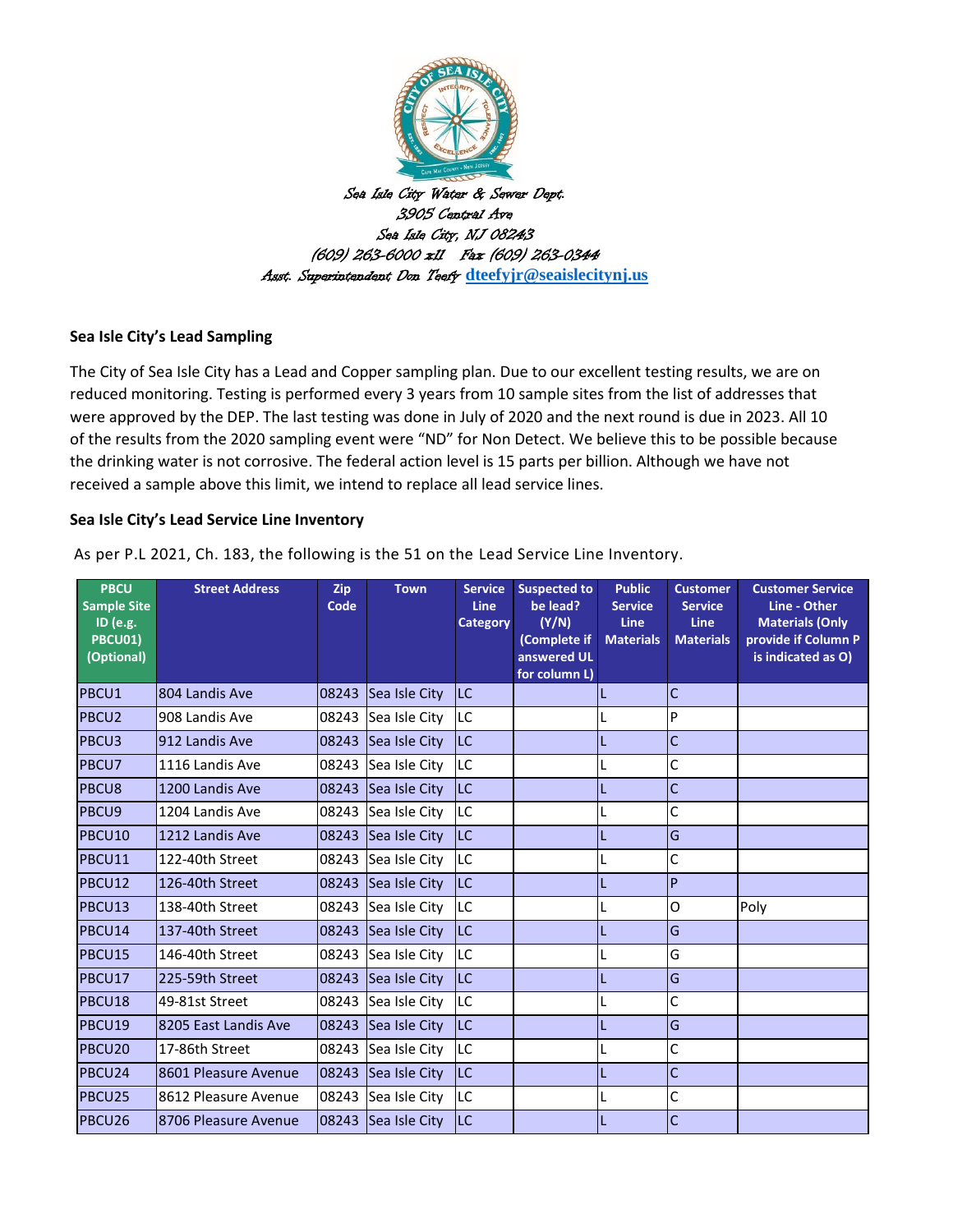

| PBCU27        | 8714 Pleasure Avenue |       | 08243 Sea Isle City | LC         |   | L         | $\mathsf{C}$   |      |
|---------------|----------------------|-------|---------------------|------------|---|-----------|----------------|------|
| PBCU28        | 8808 Pleasure Avenue |       | 08243 Sea Isle City | <b>ILC</b> |   | L         | $\mathsf{C}$   |      |
| PBCU29        | 8911 Pleasure Avenue |       | 08243 Sea Isle City | <b>LC</b>  |   | L         | $\mathsf O$    | Poly |
| <b>PBCU30</b> | 9011 Pleasure Avenue | 08243 | Sea Isle City       | <b>LC</b>  |   | L         | $\mathsf{C}$   |      |
| PBCU31        | 9010 Pleasure Avenue | 08243 | Sea Isle City       | <b>LC</b>  |   | Г         | O              | Poly |
| PBCU32        | 9102 Pleasure Avenue |       | 08243 Sea Isle City | <b>ILC</b> |   | L         | $\mathsf{C}$   |      |
| <b>PBCU33</b> | 9108 Pleasure Avenue | 08243 | Sea Isle City       | <b>LC</b>  |   | L         | C              |      |
| PBCU34        | 9200 Pleasure Avenue |       | 08243 Sea Isle City | <b>ILC</b> |   | L         | $\circ$        | Poly |
| PBCU35        | 9204 Pleasure Avenue |       | 08243 Sea Isle City | <b>LC</b>  |   | L         | G              |      |
| PBCU36        | 201-89th Street      |       | 08243 Sea Isle City | ILC.       |   | L         | $\overline{O}$ | Poly |
| PBCU37        | 205-70th Street MUA  | 08243 | Sea Isle City       | <b>LC</b>  |   | Г         | $\mathsf C$    |      |
| <b>PBCU38</b> | 8509 Pleasure Ave    |       | 08243 Sea Isle City | <b>UL</b>  | Y | UX        | G              |      |
| PBCU39        | 8511 Pleasure Ave    |       | 08243 Sea Isle City | UL         | Υ | UX.       | G              |      |
| PBCU40        | 8515 Pleasure Ave    |       | 08243 Sea Isle City | <b>UL</b>  | Y | <b>UX</b> | $\circ$        | Poly |
| PBCU41        | 8702 Pleasure Ave    |       | 08243 Sea Isle City | UL         | Υ | UX        | $\mathsf O$    | Poly |
| PBCU42        | 8803 Pleasure Ave    |       | 08243 Sea Isle City | <b>UL</b>  | Υ | <b>UX</b> | $\mathsf{C}$   |      |
| PBCU43        | 8908 Pleasure Ave    | 08243 | Sea Isle City       | UL         | Y | UX        | G              |      |
| PBCU44        | 8910 Pleasure Ave    |       | 08243 Sea Isle City | <b>UL</b>  | Y | UX        | $\overline{O}$ | Poly |
| PBCU45        | 9108 Pleasure Ave    |       | 08243 Sea Isle City | UL         | Υ | UX.       | G              |      |
| PBCU46        | 9201 Pleasure Ave    |       | 08243 Sea Isle City | UL.        | Y | <b>UX</b> | G              |      |
| PBCU47        | 9205 Pleasure Ave    |       | 08243 Sea Isle City | UL         | Υ | UX        | $\mathsf{C}$   |      |
| PBCU48        | 9209 Pleasure Ave    |       | 08243 Sea Isle City | <b>UL</b>  | Y | <b>UX</b> | $\mathsf{C}$   |      |
| PBCU49        | 9304 Pleasure Ave    | 08243 | Sea Isle City       | UL         | Υ | UX        | 0              | Poly |
| <b>PBCU50</b> | 9330 Pleasure Ave    |       | 08243 Sea Isle City | <b>UL</b>  | Ÿ | <b>UX</b> | $\overline{O}$ | Poly |
| PBCU51        | 9206 Landis Ave      |       | 08243 Sea Isle City | UL         | Υ | UX        | С              |      |
| PBCU52        | 211-93rd Street      |       | 08243 Sea Isle City | <b>ILC</b> |   | L.        | G              |      |
| PBCU53        | 213-93rd Street      |       | 08243 Sea Isle City | LC         |   | L         | $\mathsf O$    | Poly |
| PBCU54        | 215-93rd Street      |       | 08243 Sea Isle City | <b>LC</b>  |   | L         | G              |      |
| <b>PBCU55</b> | 216-93rd Street      | 08243 | Sea Isle City       | <b>LC</b>  |   | L         | G              |      |
| <b>PBCU56</b> | 210-93rd Street      |       | 08243 Sea Isle City | <b>LC</b>  |   | L.        | G              |      |
| <b>PBCU57</b> | 9300 Landis Ave      |       | 08243 Sea Isle City | UL         | Υ | UX.       | O              | Poly |
| PBCU58        | 9304 Landis Ave      |       | 08243 Sea Isle City | <b>UL</b>  | Ÿ | <b>UX</b> | $\Omega$       | Poly |